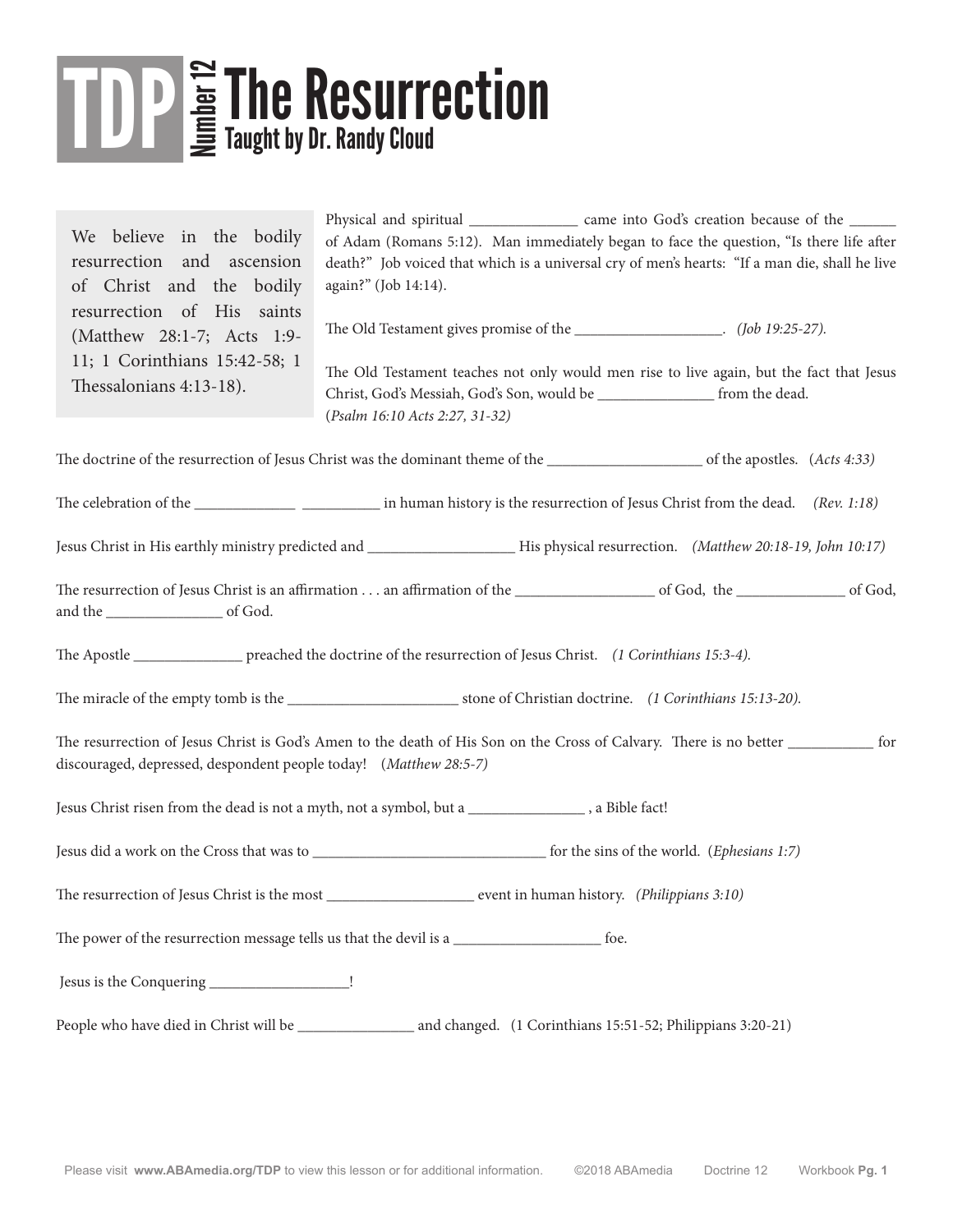## The Resurrection

What was the nature and likeness of the resurrection body of Jesus Christ, which the resurrection body of the saved is to resemble?

The resurrection body of Jesus was a \_\_\_\_\_\_\_\_\_ body (Luke 24:39); \_\_\_\_\_\_\_\_\_\_\_\_\_\_\_\_\_\_\_ (Luke 24:31; John 20:16); \_\_\_\_\_\_\_\_\_\_\_\_\_\_\_\_\_\_\_\_\_ (John 20:19).

Based on the Word of God, the resurrection body of the saved will be like the \_\_\_\_\_\_\_\_\_\_\_\_\_\_\_\_\_\_ body of Christ.

The characteristics of the resurrection body of the believer is not \_\_\_\_\_\_\_\_\_\_\_\_\_\_ and \_\_\_\_\_\_\_\_\_\_\_\_\_\_\_\_\_ . (Luke 24:39; 1 Cor. 15:50-51)

It is incorruptible (1 Corinthians 15:42; 50-53) meaning no \_\_\_\_\_\_\_\_\_\_\_\_\_\_, sickness, pain.

It is glorious; \_\_\_\_\_\_\_\_\_\_\_\_\_\_\_\_\_ meaning not tired or weak. (1 Corinthians 15:43; 54-55).

The fact of the resurrection challenges the people of God to a life of:

|      | B. |  |  |
|------|----|--|--|
| D. I |    |  |  |

The resurrection of Jesus gives a powerful message to the unsaved. The resurrection of Jesus is the very \_\_\_\_\_\_\_\_\_\_\_\_\_\_\_\_ of our salvation. (Romans 10:9)

The only hope a person can have is Jesus Christ. One day Jesus will return to take His children to be with Him. That will be the glad and glorious day of the resurrection. (1 Corinthians 15:19)